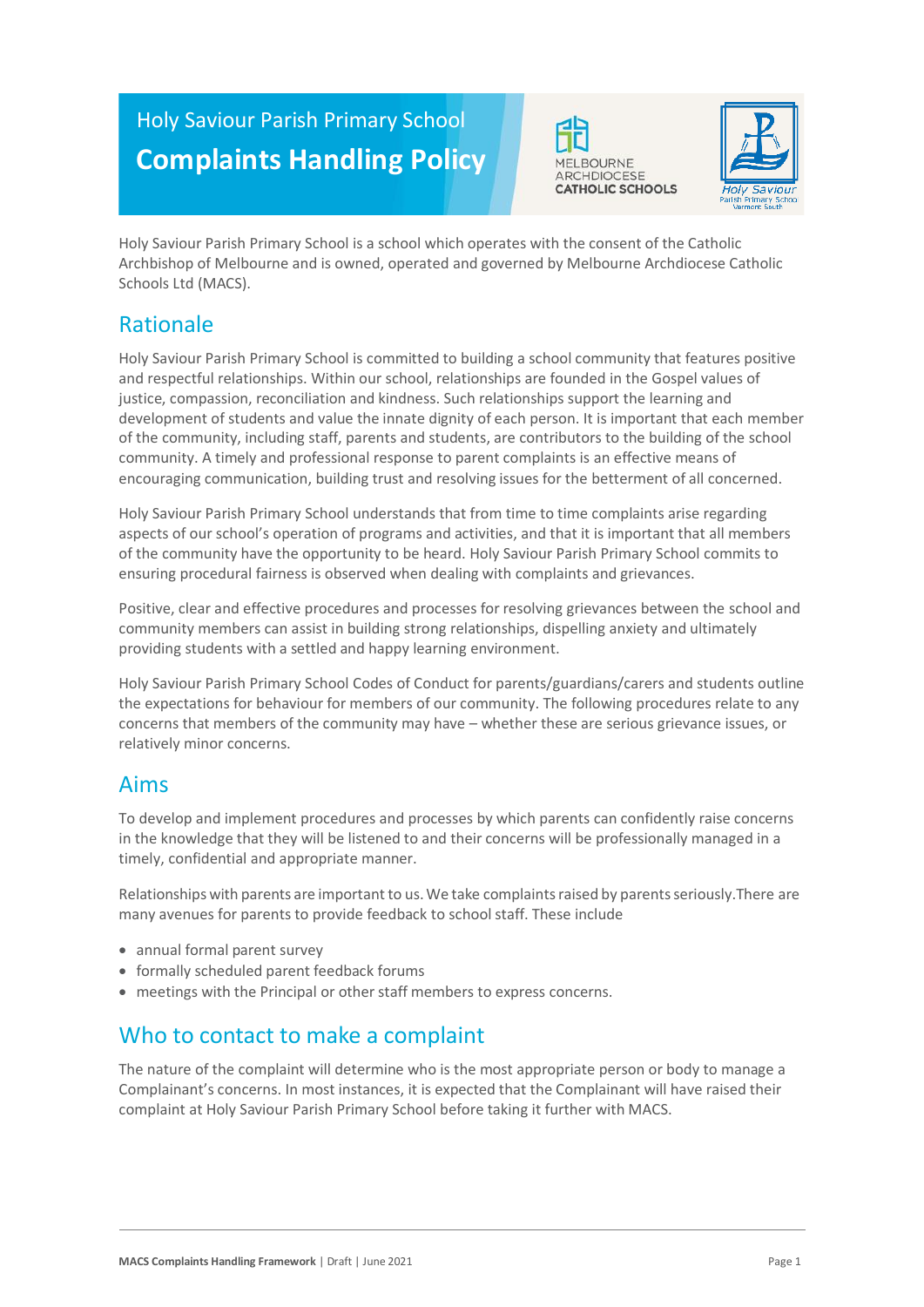### **Complaints should be directed to the school Principal in the first instance**

For complaints of a serious nature involving school staff, the following additional information is provided.

#### **Misconduct or serious misconduct**

All complaints of alleged misconduct or serious misconduct by a teacher or staff member should be reported to the Principal of Holy Saviour Parish Primary School.

Complaints about teachers can also be reported to the Victorian Institute of Teaching (VIT), the regulator in relation to the registration and investigation of serious misconduct (including conduct which is of a physical or emotional nature) of all teachers in the state of Victoria. If unsure whether the complaint constitutes serious misconduct by a teacher, contact the VIT on 1300 888 067 or [vit@vit.vic.edu.au.](mailto:vit@vit.vic.edu.au)

In some cases, certain actions which involve physical or emotional misconduct, such as unlawful assault or threats to the person, may constitute a criminal offence. These types of offences should be reported to and investigated by the police. Initial consultation with the Principal of Holy Saviour Parish Primary School may help to determine the appropriate course of action in these circumstances.

#### **Child abuse (including sexual offences)**

All complaints of alleged child abuse (including sexual offences) of a school student should be reported to the Principal of Holy Saviour Parish Primary School.

There are legal obligations on all adults to report child abuse to police once a reasonable belief is formed that a sexual offence has been committed against a child.

Failure to disclose a sexual offence against a child is a criminal offence under section 327 of the *Crimes Act 1958* (Vic.) and applies to all adults (18 years of age and over) in Victoria.

Communication with children under 16 years of age by teachers, staff or any other person to prepare or 'groom' a child for future sexual activity is a criminal offence under section 49M(1) of the Crimes Act and must be reported to the police. The offence of grooming applies to any person aged 18 years or over and does not apply to communication between people who are both under 18 years of age. For further information, refer to MACS Policy 2.19 Child Protection – Reporting obligations.

### **Complaints against Principal of Holy Saviour Parish Primary School**

In the case of a complaint involving the Principal of Holy Saviour Parish Primary School, the MACS Regional General Manager who oversees Holy Saviour Parish Primary School should be informed immediately.

MACS Regional Offices are located in the North, South, East and West of metropolitan Melbourne. Contact details are listed at the end of this Policy.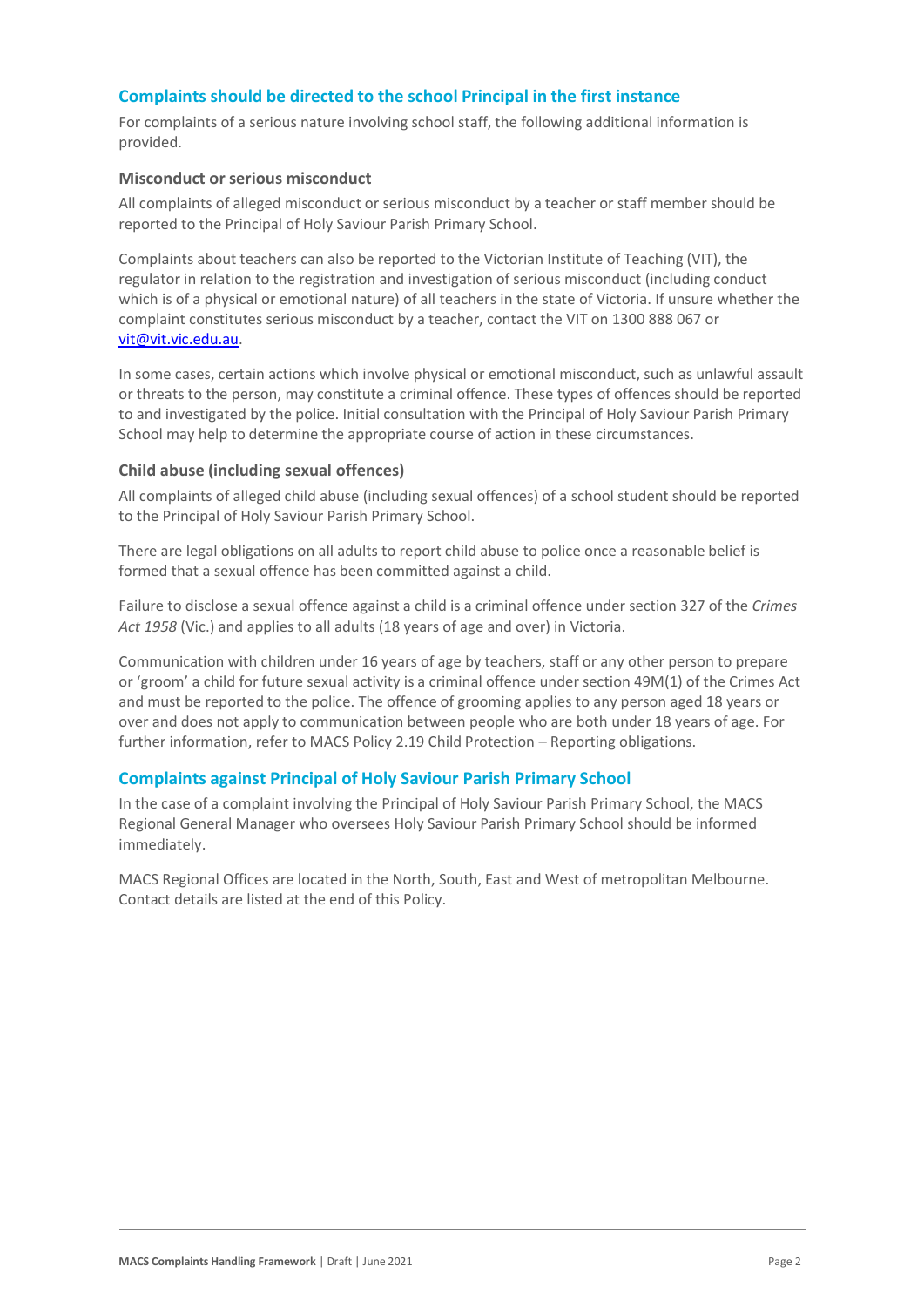### **Complaints against clergy or other religious persons**

If the complaint relates to the clergy or other religious persons involved with Holy Saviour Parish Primary School, the Complainant should contact and seek advice from the Professional Standards Unit of the Catholic Archdiocese of Melbourne, 486 Albert Street, East Melbourne. Contact 03 9926 5621 or [psu@cam.org.au.](mailto:psu@cam.org.au)

If the priest or religious person is a member of a religious order, the Complainant should also contact the Provincial Head or professional standards office of that congregation or religious order. If the complaint is about child abuse, see above.

### **Anonymous complaints**

The governing body of Holy Saviour Parish Primary School endeavours to address and respond to all complaints. In some situations, our governing body may not be able to fully address complaints that are made anonymously or without sufficient detail being provided to enable an inquiry or investigation, or resolution of the matter. To ensure procedural fairness, respondents have a right to know the particulars of the allegations being made against them and be given an opportunity to respond to them. Where possible, Complainants are encouraged to give their names and to be reassured that we will deal with complaints professionally and in accordance with procedural fairness and confidentiality. If the Complainant wishes to remain anonymous, it is at the Principal's discretion what, if any, action will be taken. Anonymous complaints will be recorded in the same manner as all other complaints are recorded.

# Procedures for complaints about issues at Holy Saviour Parish Primary School

Holy Saviour Parish Primary School has developed and maintains a fair, effective and efficient complaint-handling

procedure so that complaints about events or decisions at Holy Saviour Parish Primary School can be addressed. The following steps can guide the procedure in making a complaint about issues arising at Holy Saviour Parish Primary School.

### **Informal and formal resolution procedures**

### **Informal resolution procedures**

**Raise the matter directly with the relevant staff member first where appropriate.** If the matter involves your child or an issue of everyday class operation, contact the staff member concerned, preferably by email, explaining the nature of your concern and request a telephone conversation or meeting. Complainants are strongly discouraged from sending or discussing confidential, contentious or emotional information by email. This is best done in a meeting or phone call.

The teacher will acknowledge the email within **two working days**. The staff member may be able to respond to your complaint by return email or telephone with a satisfactory outcome. At times, parties may be assisted to resolve a misunderstanding, miscommunication or lack of clarity through the support of another person, such as another member of staff or the principal.

If further inquiry of the complaint is required, the staff member will explain this to you and direct you to this Policy if you have not already viewed this. They will also establish a clear timeframe for the inquiry and when you can expect further information from them.

**If the matter cannot be resolved informally**, or you wish to make a formal complaint, you can telephone to make an appointment to discuss the matter with the Principal or email your concern in writing.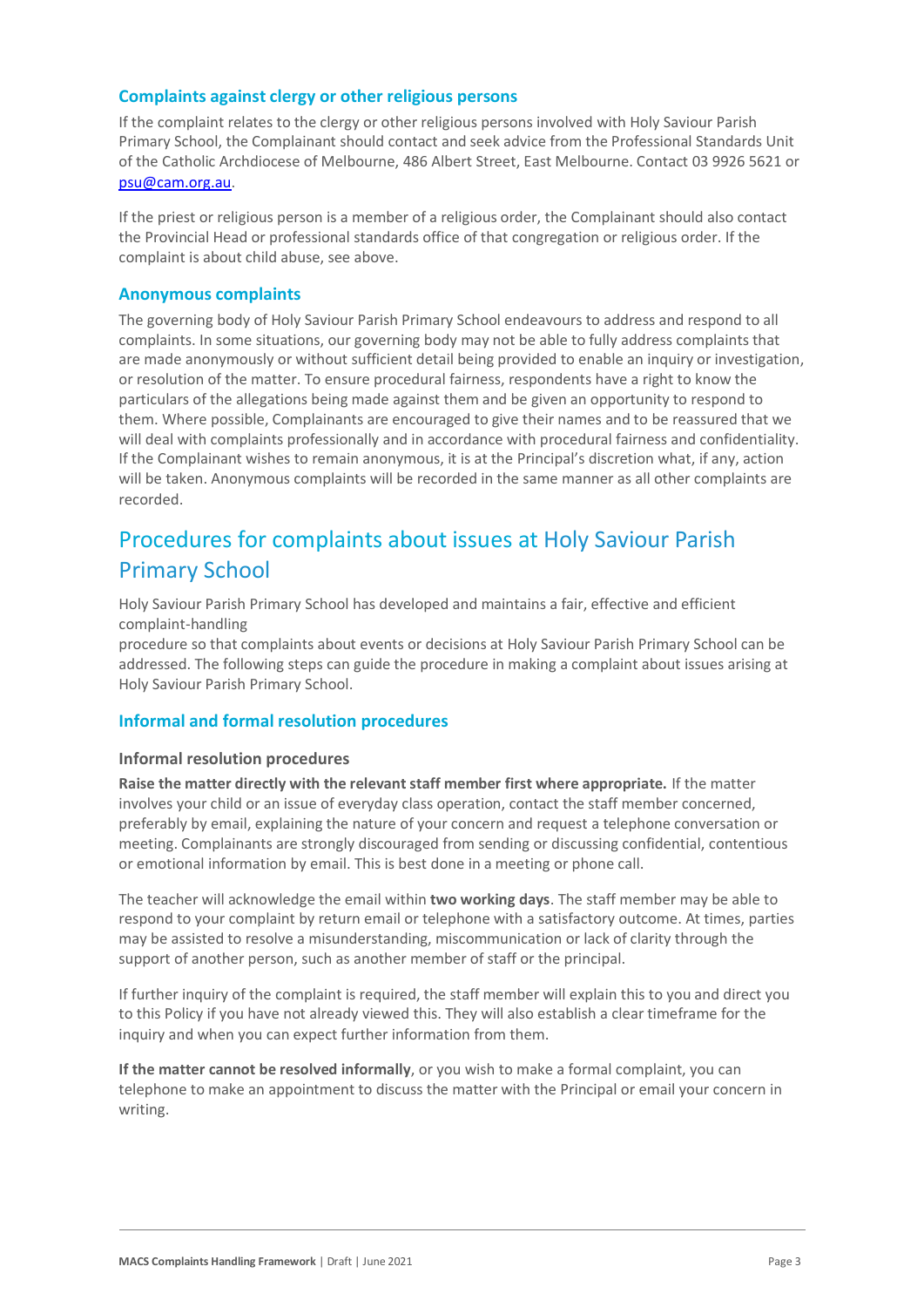### **Formal resolution procedures**

**If the grievance or concern is about broader school issues, school staff or serious issues** that are difficult to discuss with classroom teachers or if the issue not been satisfactorily resolved, Complainants are invited to make an appointment to speak with the Principal.

- In all cases, confidentiality is respected. Only the people who need to know about the issue will be involved. The people who need to be informed will be discussed at the meeting.
- Community members may be accompanied by a support person at appointments to resolve grievances.
- All formal discussions and procedures involving grievances will be documented.
- Every attempt will be made to address an issue and, where resolution is possible, it will be reached in a timely manner.

When a formal complaint is received, it will be acknowledged and the Complainant will be provided with a copy of this Policy so they can understand the procedures that will be followed in dealing with their complaint.

# Timeframe for dealing with formal complaints

In moving to more formal procedures, the Principal or a senior member of staff will undertake the inquiry in the following manner, ensuring procedural fairness is observed:

- organise a meeting/phone conference with you
- direct you to a copy of this Policy if you have not already viewed this document
- at the outset, establish the timeframe for the inquiry into the matter and when you can expect to hear further information or have a resolution. This would normally be within 10 working days
- fully document the complaint, any actions taken to resolve it and outcomes of those actions
- further consider the matter
- ensure that no one is victimised as a result of a complaint being made
- if necessary, enable a Complainant to be accompanied at meetings by another person of their choice as a support person
- if appropriate, enable the person against whom the complaint has been made to respond, and to be accompanied to any meeting by another person of their choice as a support person
- advise the Complainant of the outcome of the inquiry in writing.

## Recording complaints

All complaints received at Holy Saviour Parish Primary School will be recorded, even those which are about issues perceived as trivial or minor. This helps us to identify key risk areas or any whole-school issues which, if left unresolved, could lead to harm or injury or more serious concerns.

The following information about complaints received will be recorded:

- contact details of the Complainant
- date of complaint and method of communication
- nature of the complaint and the requested resolution
- name of the staff member handling the issue
- any actions and the timeframe taken, minutes of meetings and communication
- a statement of the outcome, including the closure date and date of advising the Complainant of the outcome.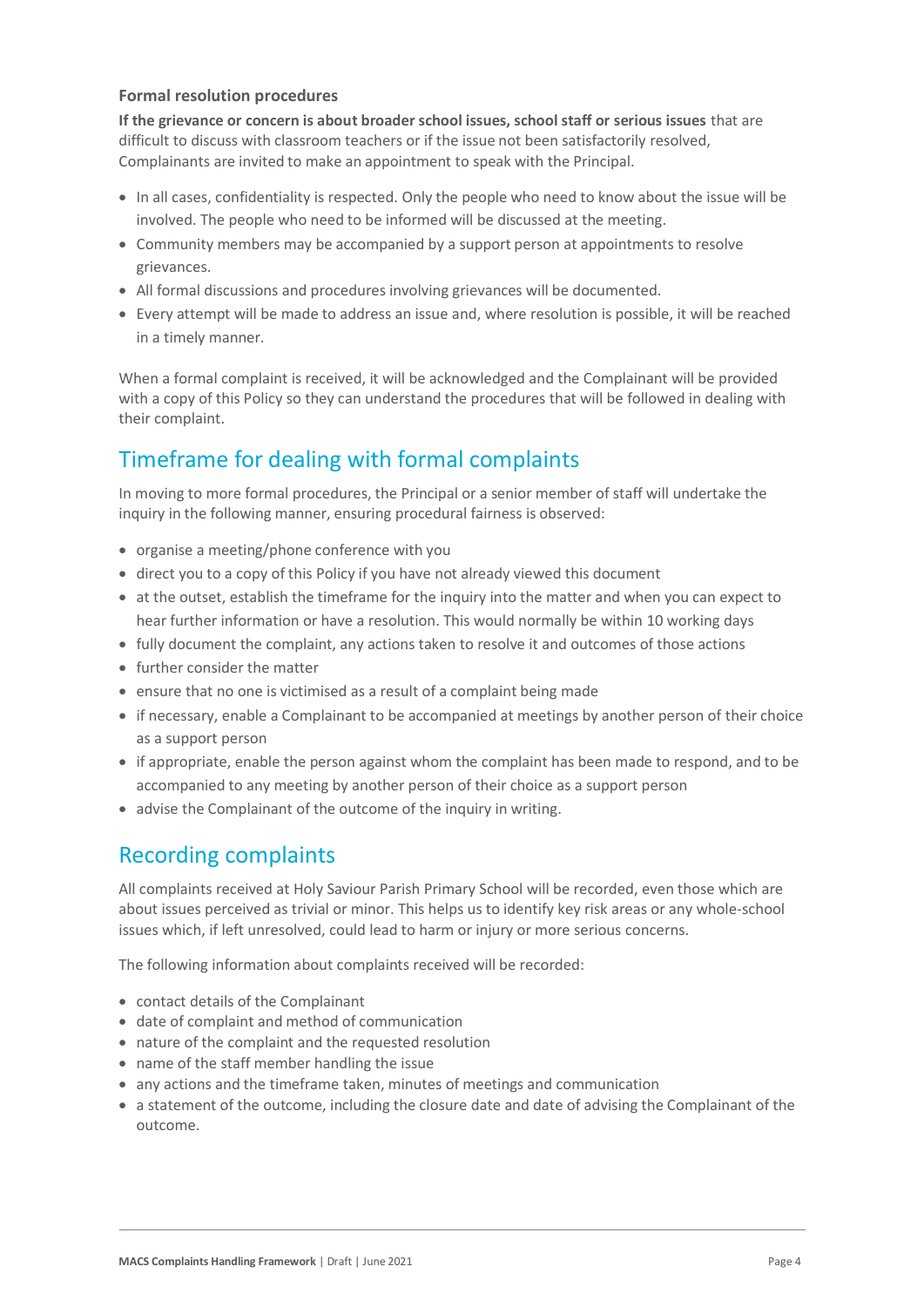# Expectations of and information for parents and guardians

In making a complaint, Holy Saviour Parish Primary School requests and expects that the Complainant will:

- raise the concern or complaint as soon as possible after the issue has arisen
- communicate and respond in ways that are constructive, fair and respectful
- provide complete and factual information about the concern or complaint
- observe confidentiality and a respect for sensitive issues
- act in good faith to achieve an outcome acceptable to all parties
- have realistic and reasonable expectations about possible outcomes/remedies.

If your concern/complaint relates to your child's treatment by another student or students while at Holy Saviour Parish Primary School, we expect that you will refer your complaint directly to the School, via your child's class teacher, Assistant Principal or Principal. Under no circumstances should you approach another student while in the care of the school to discuss the issue or chastise them. Direct contact with parents to resolve the matter is also discouraged if the complaint pertains to issues or incidents that have arisen at the School.

Parents and guardians making complaints should ascertain the facts as best they can, and contact the Principal at their earliest convenience.

- Parents and guardians with complaints may contact the School by telephone, in person or in writing.
- Parents and guardians visiting the School to make a complaint are advised that the Principal may not be immediately available to discuss the complaint.

However, details regarding the complaint can be taken by the office staff, and an appointment time can be made to meet with the Principal.

Parents and guardians making complaints are to be respectful, confidential and courteous. Parents who are unreasonable, threatening or discourteous can expect their discussions with the Principal to be terminated until such time as an alternative discussion time is arranged by the school.

The School will record the details of all complaints including the name and contact details of the persons making the complaints. The School will then refer the complaint to the most appropriate person to undertake an inquiry. There will be many occasions that this will be someone other than the Principal. The staff member conducting the inquiry may conduct a preliminary inquiry or communicate with the parent to discuss the matter further.

If the scope of the inquiry is beyond the capacity or jurisdiction of the school, the matter will be referred to the MACS Regional General Manager and the parent will be informed of the referral.

Parents and guardians discussing complaints with the Principal may be accompanied by a support person. The support person can be a family member, a friend or a professional with knowledge of the student. Any person acting in a professional capacity on behalf of the parents must provide their occupational details and full name prior to the meeting being held. It is at the Principal's discretion whether an external professional is a participating member of any school meeting. The support person may encourage and facilitate sharing of parent knowledge, perception and issues. The support person should support a positive working relationship between all parties. The support person does not speak on behalf of parents/guardians/carers discussing complaints with the Principal.

Any inquiry conducted by the School will be done so in a timely, efficient and confidential manner, ensuring the fair principles of natural justice are applied for all. Parents will be provided with an anticipated timeframe for a resolution. The staff member conducting the inquiry will record the details of the inquiry.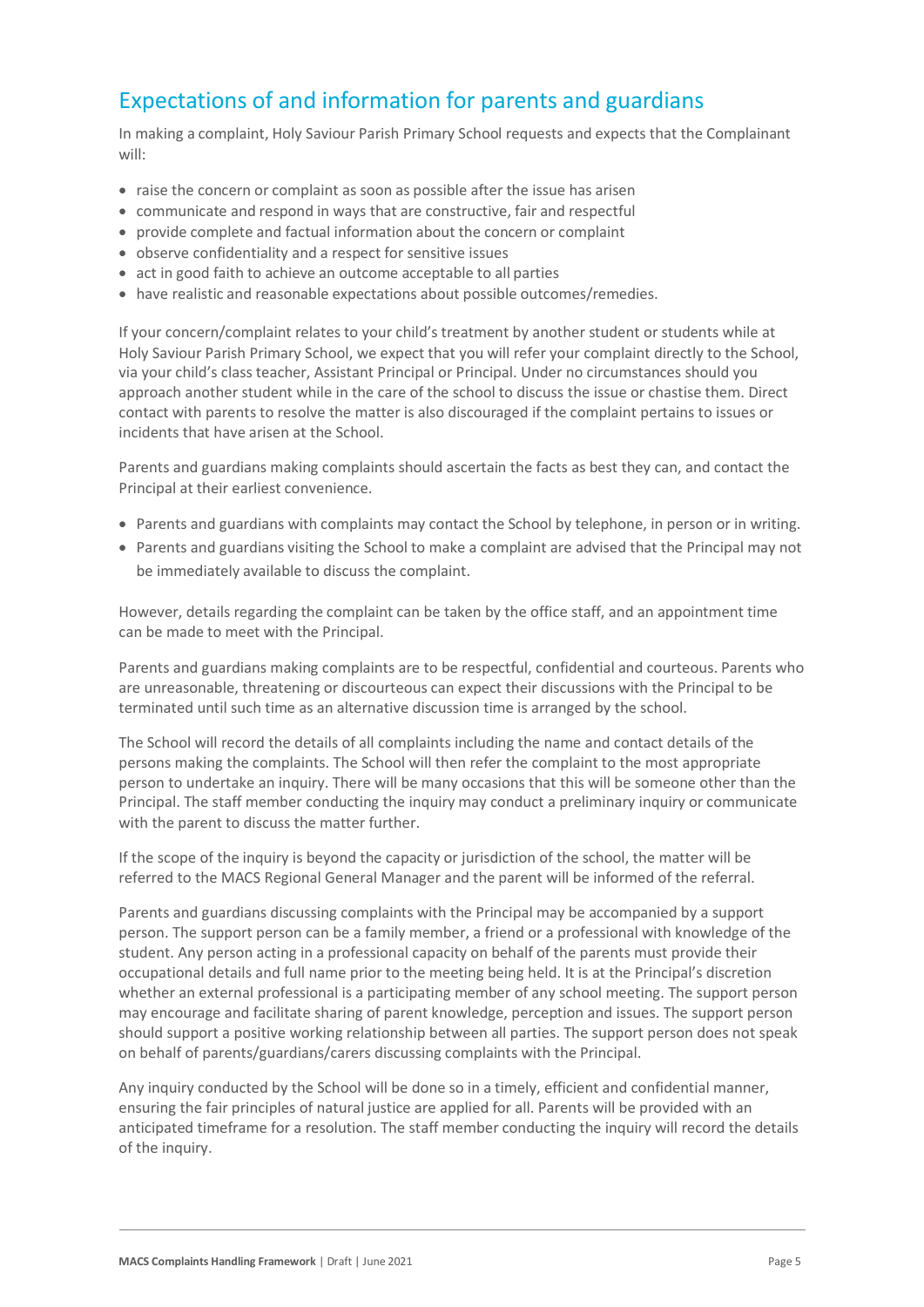Privacy laws may prohibit information being provided to the Complainant of any specific action that has been taken in relation to individuals about whom the complaint has been raised.

# Outcomes of complaints

Outcomes to complaints and grievances can include the following:

- apology either verbal or written
- mediation with an internal or external mediator
- official warning
- disciplinary action
- behavioural contract (in the case of a student)
- pastoral or spiritual care
- an understanding that the behaviour will not be repeated
- a change in policy or procedure.

### **Complaint escalation**

If the matter cannot be resolved at the School level, or if the complaint is about the Principal of Holy Saviour Parish Primary School, Complainants may contact the relevant MACS Regional Office (see details below).

When a complaint is serious or it is not resolved after the involvement of the MACS Regional General Manager, it may be referred to the MACS Executive Director for review.

If the complaint is unable to be resolved to the satisfaction of the Complainant, but the matter is however finalised, the Complainant has the right to seek alternative independent or other advice, or contact other entities such as the Victorian Equal Opportunity and Human Rights Commission, the Catholic Education Commission of Victoria Ltd or the Victorian Civil and Administrative Tribunal.

## Withdrawal of a complaint

A complaint can be withdrawn at any stage during the complaint management procedures. A complaint should be retracted in writing by the Complainant and addressed to the relevant MACS Regional General Manager.